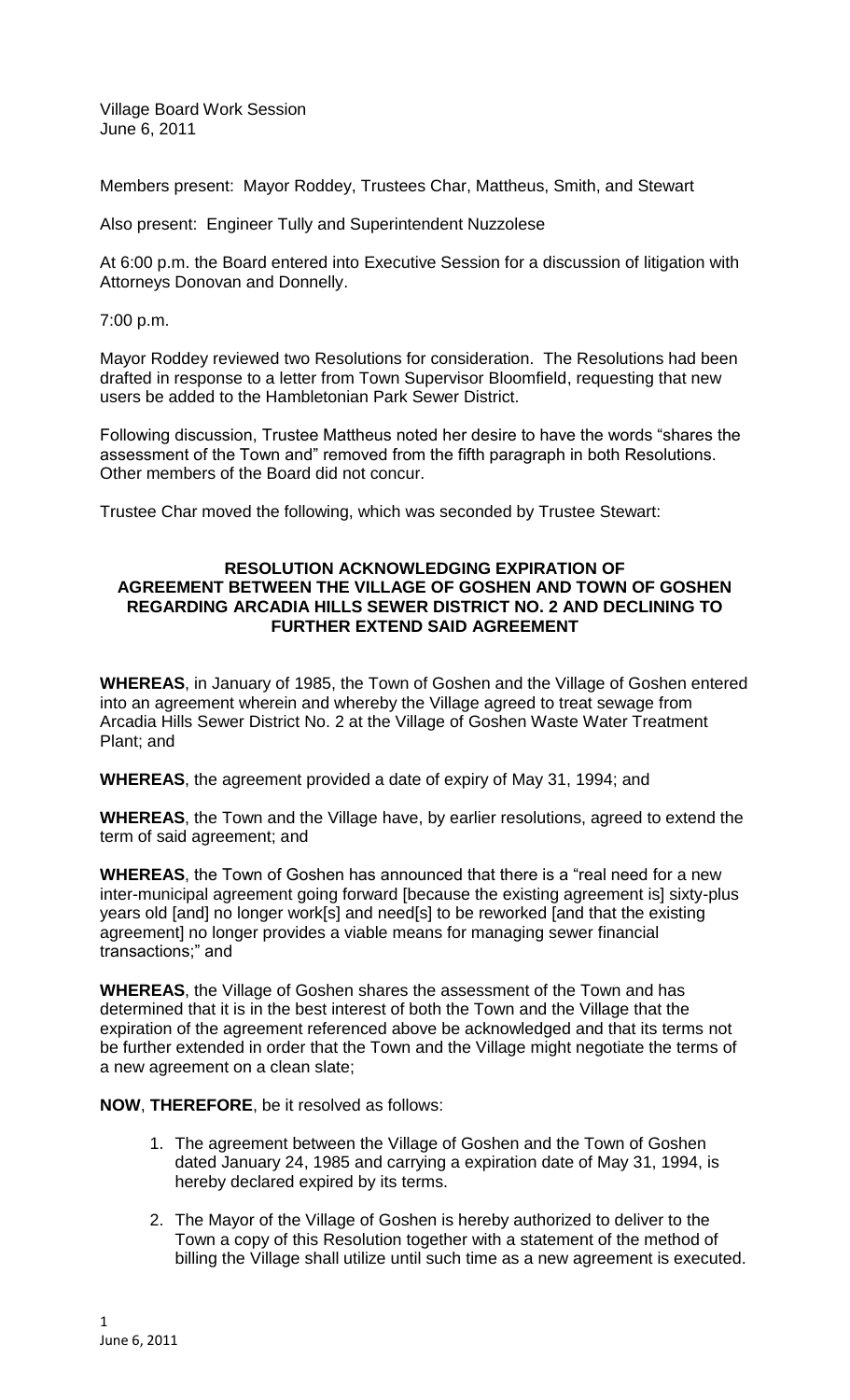3. The Mayor of the Village of Goshen is hereby authorized to commence negotiations on behalf of the Village with the goal of reaching a new sewage disposal agreement with the Arcadia Hills Sewer District No. 2.

*Upon a roll call vote with 4 Trustees voting in favor and 0 Trustees voting against the foregoing Resolution was duly adopted.*

Trustee Stewart moved the following, which was seconded by Trustee Smith:

# **RESOLUTION ACKNOWLEDGING EXPIRATION OF AGREEMENT BETWEEN THE VILLAGE OF GOSHEN AND TOWN OF GOSHEN REGARDING HAMBLETONIAN PARK SEWER DISTRICT NO. 1 AND DECLINING TO FURTHER EXTEND SAID AGREEMENT**

**WHEREAS**, in February of 1980, the Town of Goshen and the Village of Goshen entered into an agreement wherein and whereby the Village agreed to treat sewage from Hambletonian Park Sewer District No. 1 at the Village of Goshen Waste Water Treatment Plant; and

**WHEREAS**, the agreement provided a date of expiry of May 31, 2004; and

**WHEREAS**, the Town and the Village have, by earlier resolutions, agreed to extend the term of said agreement; and

**WHEREAS**, the Town of Goshen has announced that there is a "real need for a new inter-municipal agreement going forward [because the existing agreement is] sixty-plus years old [and] no longer work[s] and need[s] to be reworked [and that the existing agreement] no longer provides a viable means for managing sewer financial transactions;" and

**WHEREAS**, the Village of Goshen shares the assessment of the Town and has determined that it is in the best interest of both the Town and the Village that the expiration of the agreement referenced above be acknowledged and that its terms not be further extended in order that the Town and the Village might negotiate the terms of a new agreement on a clean slate;

**NOW**, **THEREFORE**, be it resolved as follows:

- 1. The agreement between the Village of Goshen and the Town of Goshen dated February 14, 1980 and carrying a expiration date of May 31, 2004, is hereby declared expired by its terms.
- 2. The Mayor of the Village of Goshen is hereby authorized to deliver to the Town a copy of this Resolution together with a statement of the method of billing the Village shall utilize until such time as a new agreement is executed.
- 3. The Mayor of the Village of Goshen is hereby authorized to commence negotiations on behalf of the Village with the goal of reaching a new sewage disposal agreement with the Hambletonian Park Sewer District No. 1.

*Upon a roll call vote with 4 Trustees voting in favor and 0 Trustees voting against the foregoing Resolution was duly adopted.*